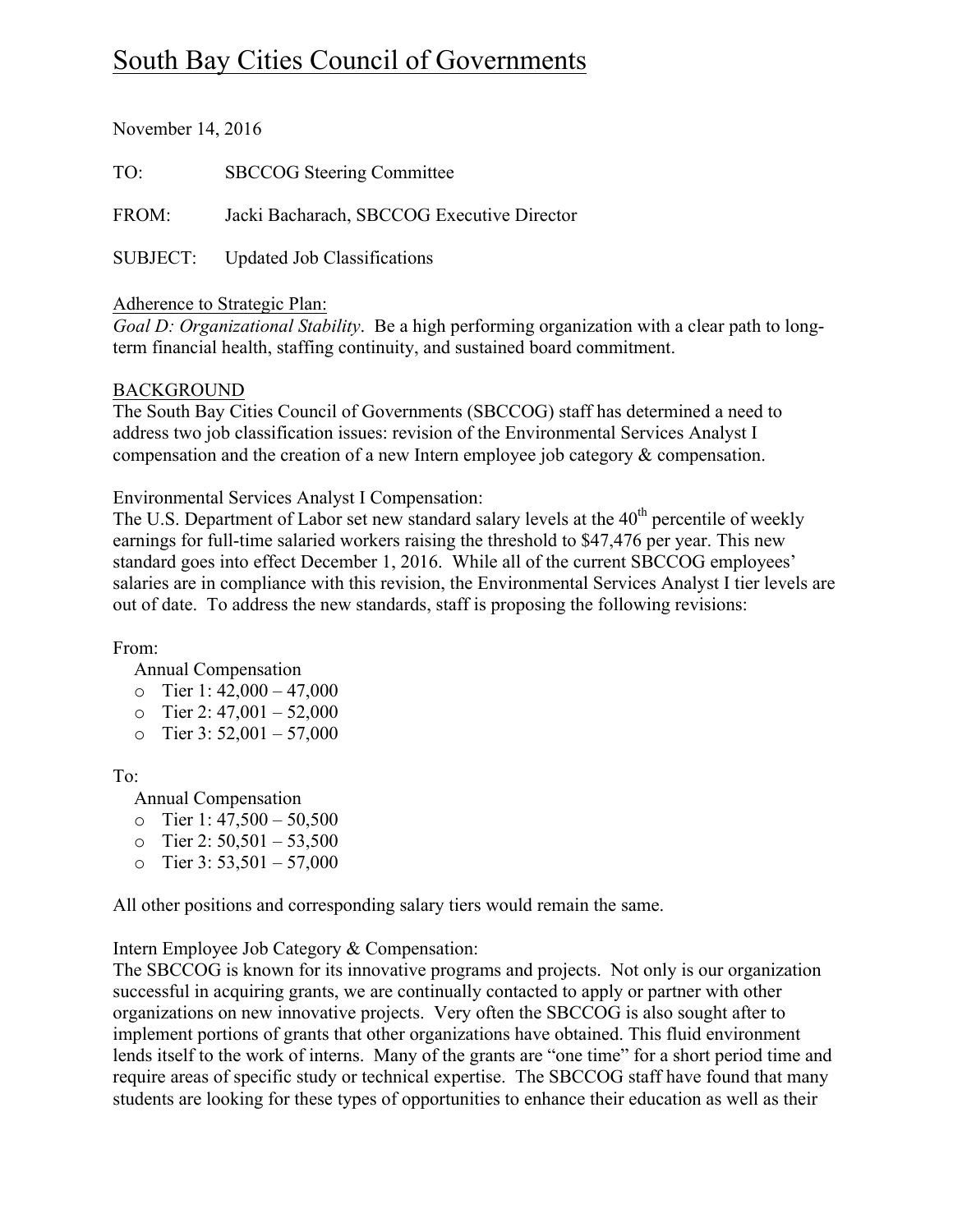resumes and interns can be helpful for the SBCCOG as well. In order to address this growing interest, staff is recommending creating an Intern position.

The position description (attached) has been written in general terms to address various assignments. The job functions include assisting with general programs, projects, research, field work, workshops, marketing, and outreach; writing content for web site, marketing materials, and social media; helping to develop reports; analyzing, tracking, monitoring, and inputting data; assisting in grant writing; helping with general program or office support as needed such as answering general inquiries.

Recommended compensation is \$15.00 - \$25.00 per hour.

# RECOMMENDATION

Steering Committee recommends SBCCOG Board approve:

A. Restructure the Environmental Services Analyst I salary tiers to meet U.S. Department of Labor new standard salary levels as follows:

Annual Compensation

- o Tier 1:  $47,500 50,500$
- o Tier 2:  $50,501 53,500$
- o Tier 3:  $53,501 57,000$
- B. Creation of new Intern employee job category and compensation as detailed in the attachment.